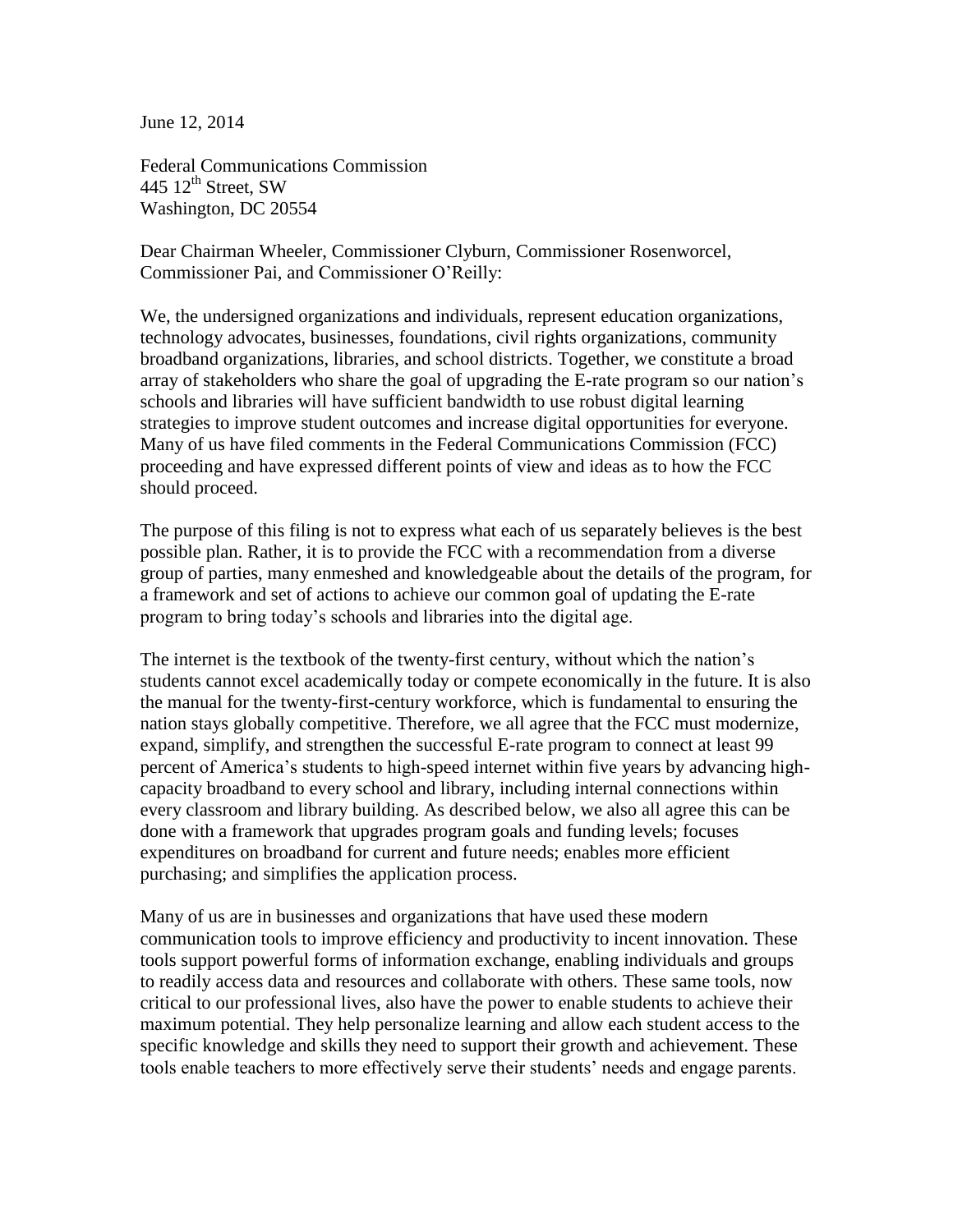They also are essential to completing education, jumpstarting employment and entrepreneurship, and empowering millions through our nation's public libraries.

Failing to provide educators, students, and those individuals outside the formal education system with fast and ready access to the internet will put our country at risk in the global economy. The internet has altered the very nature of work and the skills individuals need to be competitive. If a business does not embrace technology and the internet, that business is unlikely to succeed. Likewise, if our schools and libraries do not embrace technology and the internet, our children and our workforce will be ill-prepared to sustain America's global economic leadership. America cannot afford to stand by while our competitors around the world invest in the future by supporting a superior education and workforce development system.

To move forward, the FCC must update the structure of the E-rate program to assure that funds are efficiently spent on the technology that can best serve education and lifelong learning purposes today and into the future. Most of us believe that substantially increased funding will be necessary to achieve the 99 in 5 goal and note that the program has effectively been shortchanged by not having any CPI increase for the first fourteen years of the program, as is routine for other government programs.

We collectively suggest that the FCC employ the following framework for a fair and workable way of beginning to upgrade the program.

# **Suggested Framework for FCC Discussions Regarding the Modernization and Simplification of the E-Rate Program**

**1. Upgrade the E-rate program.** The initial goal of the E-rate program, to connect every school and library, is no longer sufficient to address the needs of our students and leverage the potential for today's digital learning. Capacity per user (student, educator, administrator, library user) is the key. We recommend that the FCC establish new capacity goals to meet the long-term needs of schools, districts, libraries, and library systems.

# *Consistent with this objective, we recommend the FCC:*

- Establish minimum broadband infrastructure goal for every school and library as a benchmark for determining the program's progress toward the goal, while ensuring school districts and consortia retain the flexibility to acquire the broadband solutions that meet the unique needs of their students. These goals should include
	- o high-speed broadband connectivity to the school district and library system;
	- o high-capacity bandwidth to each school and library within a district or system;
	- o local area connectivity to every classroom and throughout libraries; and
	- o internal connectivity, including Wi-Fi, throughout all learning spaces.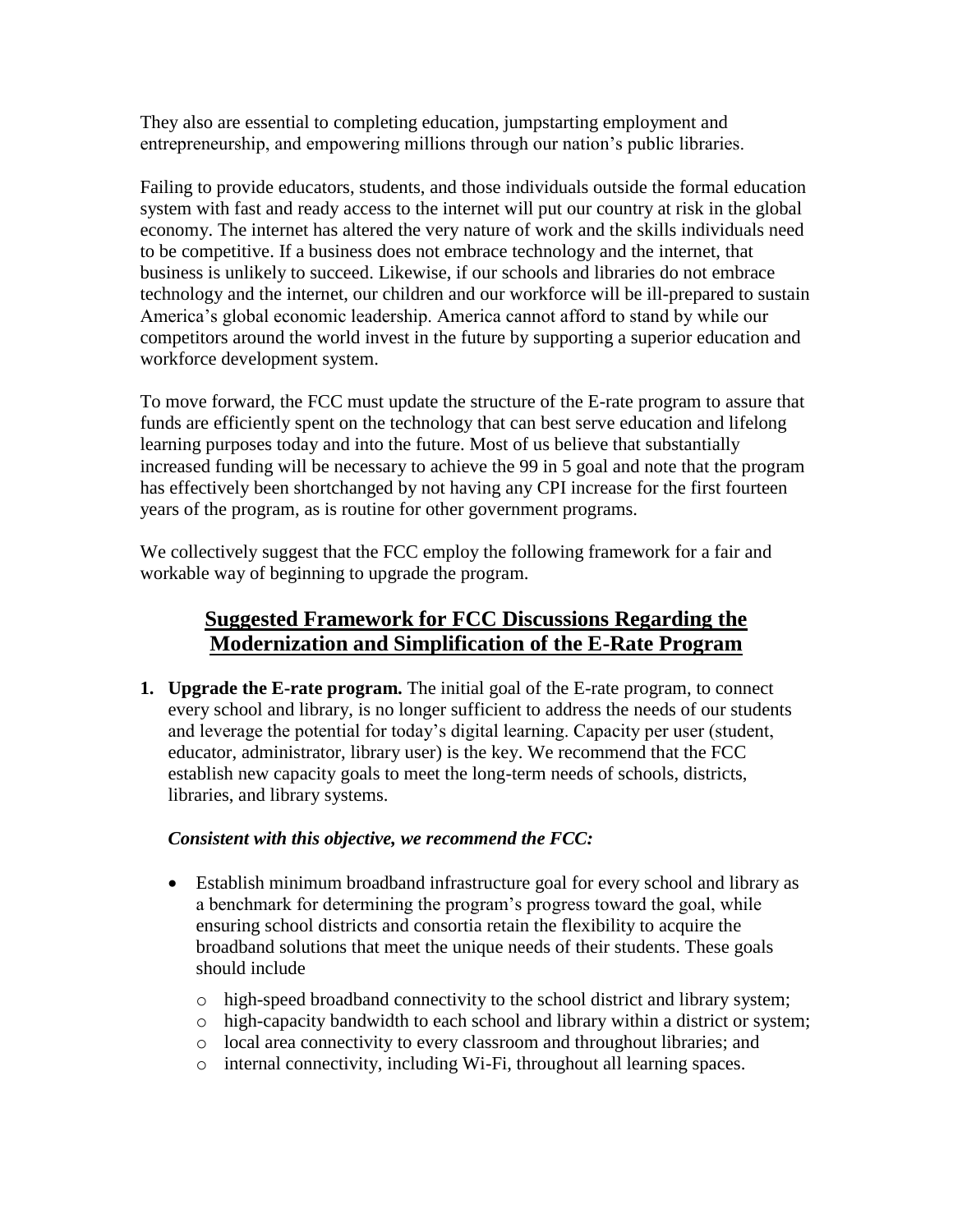- Base the goal on the specific need within each school or library, using SETDA's suggested level of 100 mbps per thousand students by 2015 and 1GB target by the 2017–18 school year.
- Commit to reviewing these goals every four years.
- Revise the data collection requirement about current broadband capacity in schools and libraries to ensure all stakeholders have the information they need to make informed decisions to improve performance.
- Allow the FCC and the public real time access to this data to track the progress towards meeting these goals. This step should include investing in Universal Service Administrative Company's (USAC's) capacity—technology and human resources—to manage and share information.
- **2. Focus expenditures on providing broadband to classrooms and libraries to meet capacity needs today and into the future.** To ensure that every student and adult has an equal opportunity to learn and be prepared to participate in the knowledge economy, we must connect our schools and libraries to high-capacity broadband and deploy ubiquitous wireless networks throughout the school and library so that the needs of today's and tomorrow's learners can be met.

### *Consistent with this objective, we recommend the FCC:*

- Encourage investment in scalable, high-capacity, high-quality/reliable, costeffective, long-lasting broadband networks, prioritizing broadband connectivity plus associated equipment/services which enable broadband utilization over nonbroadband related services.
- Expedite applications that will utilize funds for scalable, high-capacity broadband connectivity.
- Ensure sufficient funding for internal connections to spread bandwidth to all schools and libraries.
- Maintain the program's focus on equity by prioritizing support for schools and libraries serving the greatest concentrations of students from low income families.
- Ensure that major structural changes to the program are implemented through a transparent process, over time.
- **3. Incent schools and libraries to purchase bandwidth more efficiently.** In this era of limited resources the FCC should structure the program to help schools and libraries lower the cost of high-speed bandwidth; indeed, as Chairman Wheeler has noted, the FCC has a responsibility to ensure that "schools and libraries are receiving connectivity at an affordable education rate."

#### *Consistent with this objective, we recommend the FCC:*

Facilitate multi-year applications for recurring services.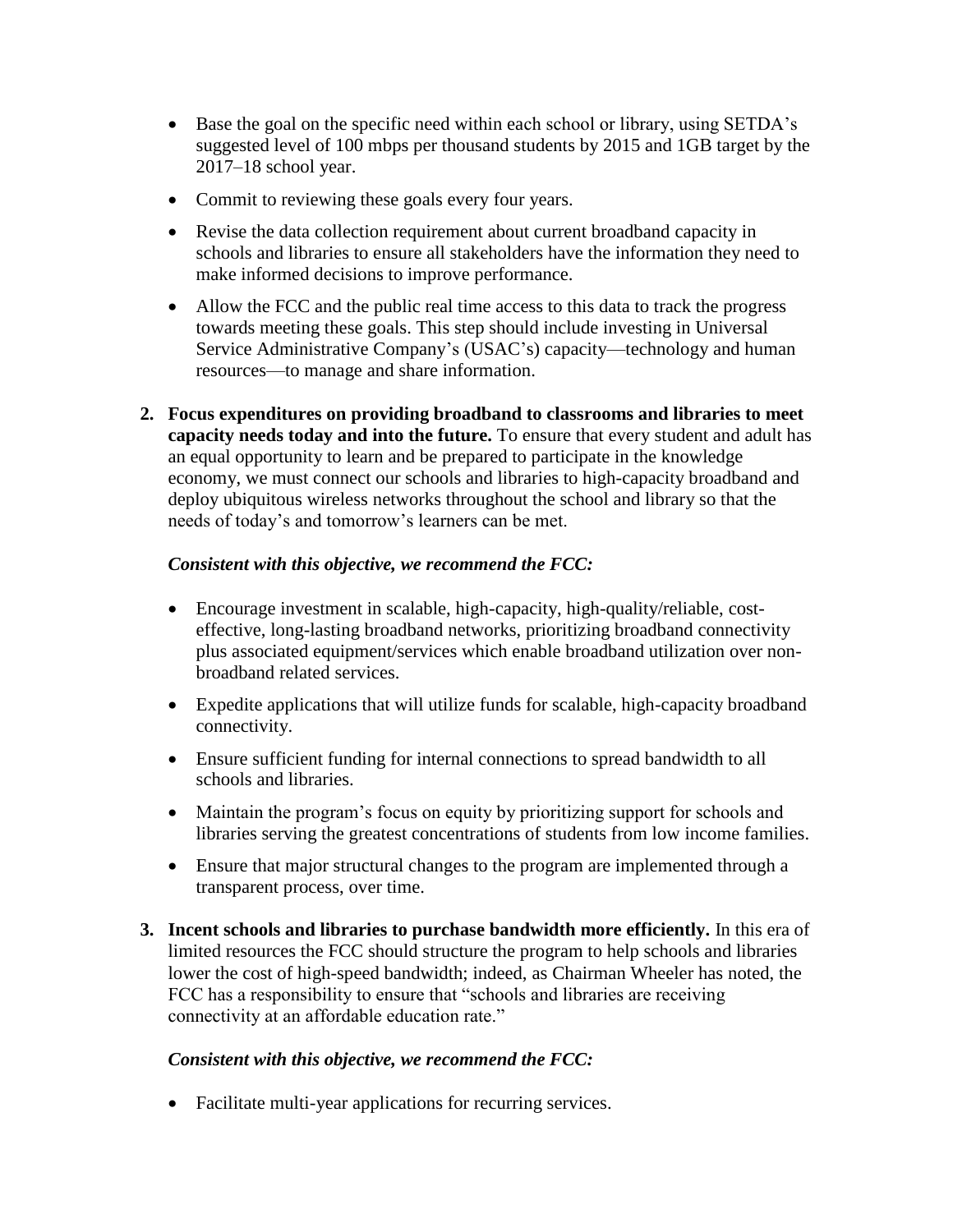- Encourage consortia applications, such as by prioritizing the processing of consortium-based applications ahead of other applications in the review process, as consortia applications are most likely to get the most services at the lowest cost.
- Encourage bulk purchasing of commodity services and equipment to take advantage of volume discounts.
- Make full use of the power of transparency to reduce costs, increase accountability and reduce waste, fraud and abuse in the program.
	- i. Revise USAC reporting requirements and procedures to ensure that information, including pricing information, is readily available to the FCC, applicants, and the public.
	- ii. Adopt an open data policy that makes all data collected as part of the Erate program available to the public.
	- iii. Invest in a cost-effective online reporting system to achieve the goals of simplification and transparency.
- Maximize the options available to schools and libraries that leverage private sector initiatives in order to ensure applicants receive the most bandwidth for the lowest cost. This approach also captures the efficiencies generating demand among anchor institutions to incentivize the build out of network capacity that can result in serving all locations in an area. As the FCC has noted, "it is more economical to build a network that serves a wide range of users in the community."
- Ensure technological neutrality of high-capacity network options that meet the scalable, cost-effective, high-speed targets, as discussed above.
- Adopt rules that give schools and libraries the option of purchasing broadband connectivity, network equipment and service contracts from federal, state agencies and other regional and national consortia and replace E-rate program procurement rules with those of the applicable state or locality.
- Encourage shared use of network infrastructure among schools, libraries and other anchor institutions to reduce costs and eliminate silos. The rules should maintain flexibility for public institutions seeking to support community connectivity needs to meet the educational goals of the program.
- **4. Simplify the process for schools and libraries to apply for funds.** The record makes clear that while the E-rate application process has improved, it places unnecessary burdens on applicants, especially in small, rural districts where manpower to fill out paperwork is scarce.

# *Consistent with this objective, we recommend the FCC:*

 Develop applicant online portals, such as that described by SECA, which will permit application tracking and make it easier for applicants to apply.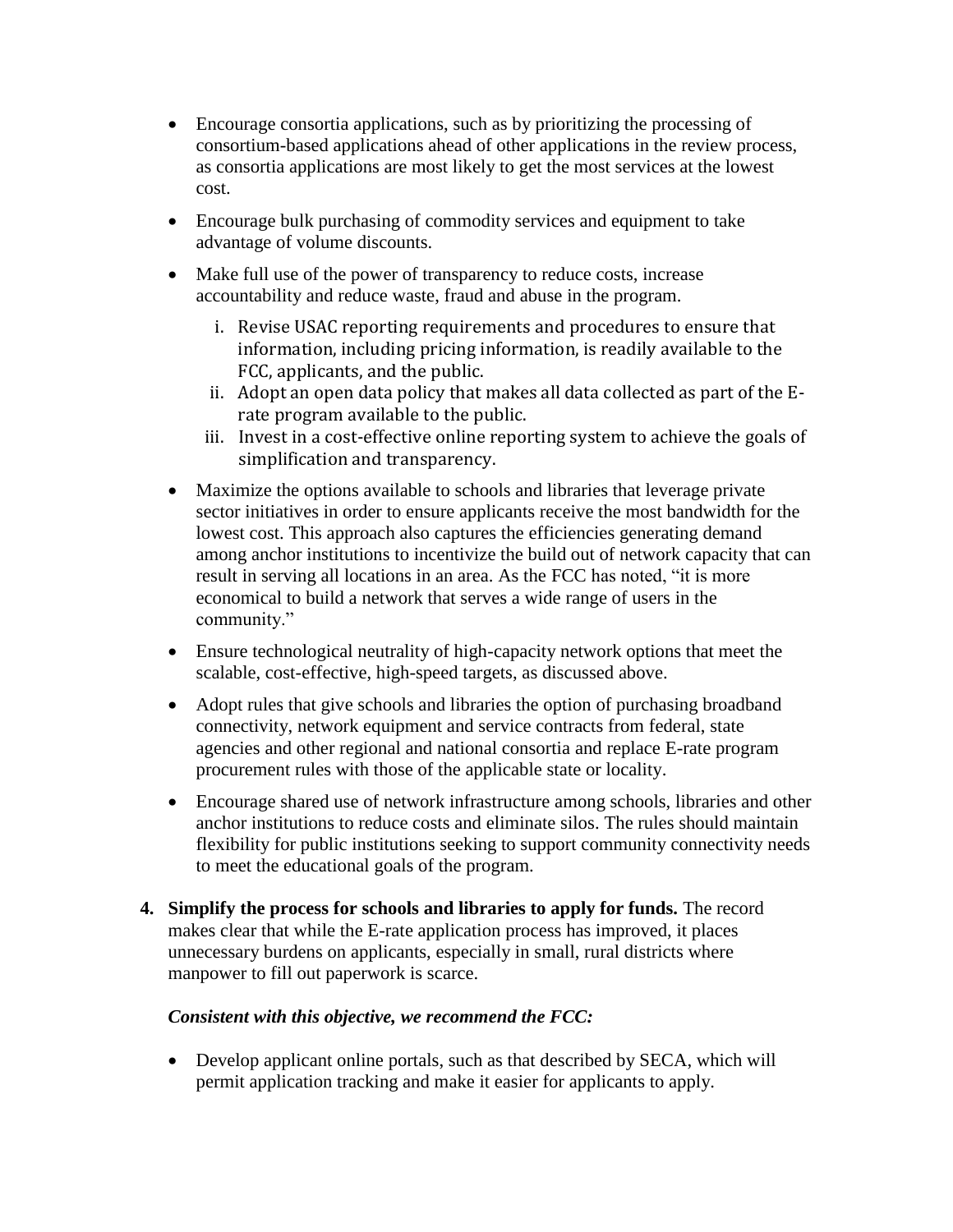- Eliminate paper filing of required forms and information.
- Modify the procurement rules to allow vendors to provide technical advice on network design to applicants. This is in addition to vendor-neutral technical assistance and capacity building efforts in states and districts.
- Review multi-year contracts only once per contract (up to five years) provided applicants certify that no substantial changes have been made to the contract each year and contracts are consistent with broadband targets established for the program.
- Invest in USAC's ability to more quickly approve applications and execute other process and functions that create unnecessary delays in the system.

The overarching goal to support the FCC's efforts to modernize, simplify and expand Erate to connect schools and libraries to broadband for instructional purposes is essential to America's prosperity. We believe the framework described above can help guide the FCC's efforts to modernize and simplify the program. The framework is also consistent with the views expressed in the bi-partisan correspondence from [Congress](http://polis.house.gov/uploadedfiles/e-rate_final.pdf) [\(letter 1;](http://newdemocratcoalition-kind.house.gov/sites/newdemocratcoalition.house.gov/files/ErateLetterMay2014FINAL.PDF) [letter 2](http://polis.house.gov/uploadedfiles/e-rate_final.pdf)[\), the United States Conference of Mayors,](http://apps.fcc.gov/ecfs/document/view?id=7521093862) [the National Association of Counties,](http://www.naco.org/newsroom/countynews/Current%20Issue/3-10-2014/Pages/Board-presses-forward-with-new-policy-positions.aspx) and a group of [50 CEOs of major American companies.](http://www.educationsuperhighway.org/ceo-letter.html) These reforms lay the foundation for the permanent increase in the program's funding that we believe will be necessary to connect at least 99 percent of the nation's students to high-capacity broadband within the next five years. Of course, we acknowledge that the funding increase must be guided by fiscal discipline and the knowledge that average consumers are responsible for funding this vital national policy.

Thank you for your consideration. We look forward to continuing our work together to bring America's classrooms and libraries into the digital age.

Sincerely,

Access Humboldt Albemarle County Public Schools Alliance for Excellent Education Baldwin County Public Schools Baltimore County Public Schools Benton Foundation Berea City School District Blue Valley Unified School District #229 Calistoga Joint Unified School District Charlottesville City Public Schools Cisco Systems, Inc. City of San Leandro Cleveland Early College High School Cleveland School of Science and Medicine Common Sense Media Connected Nation, Inc.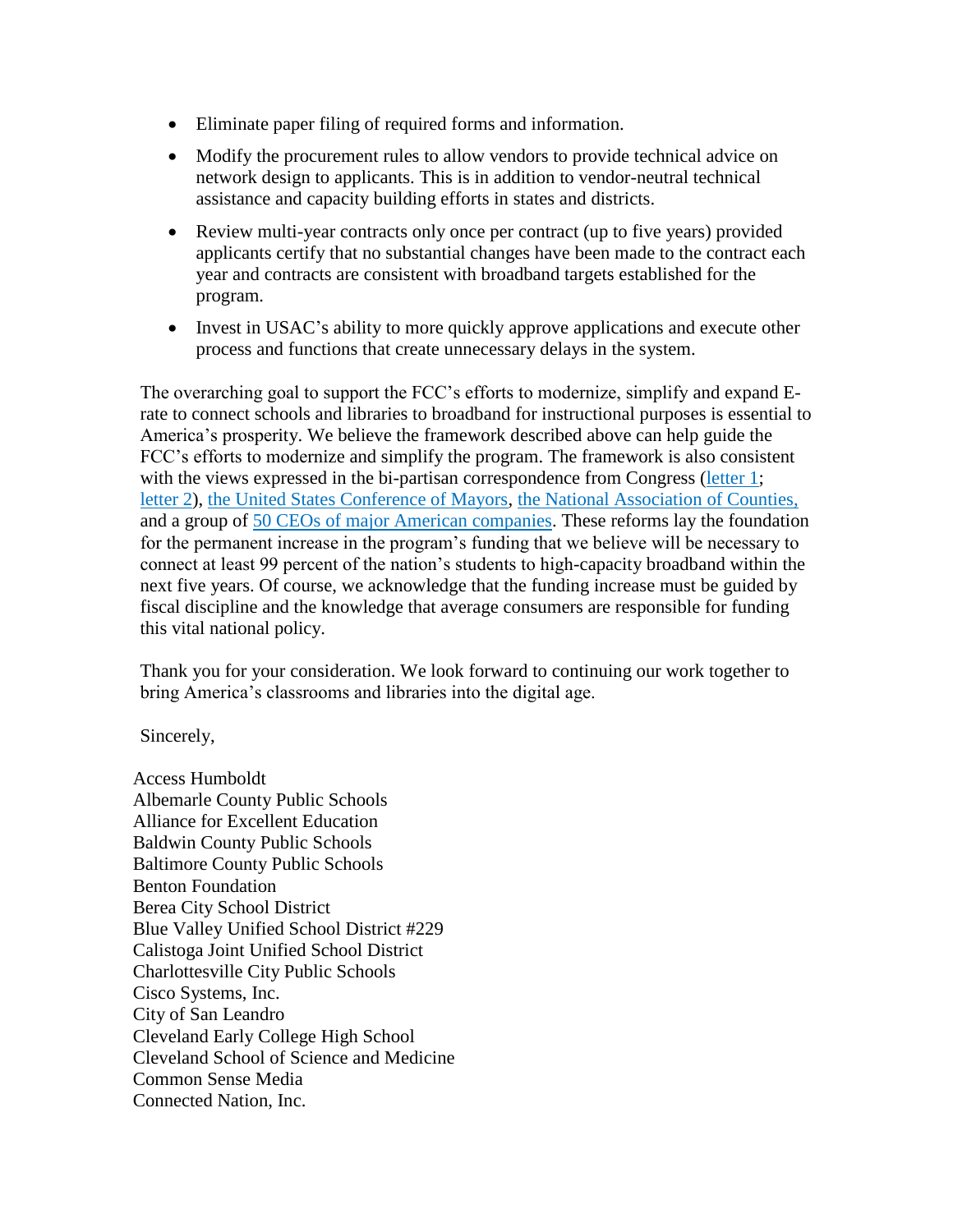Council of Chief State School Officers Coventry Local Schools Deming Public Schools Democrats for Education Reform Digital Learning Now! Digital Promise Education Superhighway Elizabeth Forward School District Enlarged City School District of Middletown Friday Institute for Educational Innovation, NC State University College of Education Fulton County Schools Grants-Cibola County Schools Highline Public Schools Horry County Schools Houston Independent School District Howard-Suamico School District Howell Mountain Elementary School District Indian Prairie School District International Association for K–12 Online Learning Iowa City Community School District Kent School District Knox County Schools Leading Education by Advancing Digital (LEAD) Commission League of United Latin American Citizens Lexington County School District One Lincoln Public Schools McAllen Independent School District Mentor Public Schools Meridian Joint School District No.2 Merit Network, Inc. Microelectronics Center of North Carolina Minority Media and Telecommunications Council Mooresville Graded School District Napa County Office of Education Napa Valley Unified School District NapaLearns National Association of State Boards of Education National Association of State Directors of Special Education National Board for Professional Teaching Standards National Commission on Teaching and America's Future National Council for Geographic Education National Council of Teachers of English National Council on Learning Disabilities National Network of State Teachers of the Year National Writing Project New America Foundation's Open Technology Institute and Education Policy Program